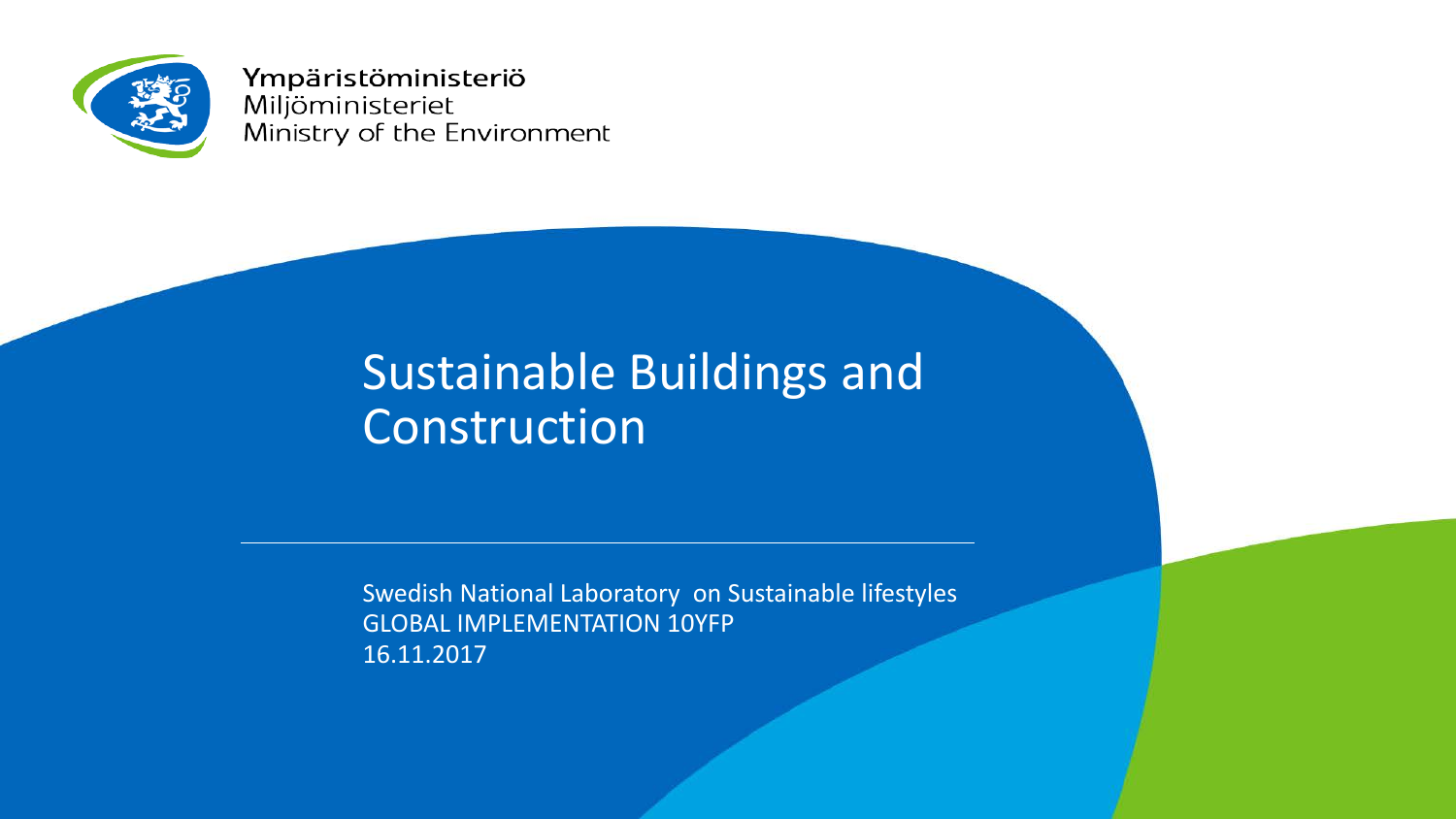

### **<sup>◆</sup> The SBC 'family'**

# **◆ Projects**

**☆** Why?





© Pekka Huovila except Harri Hakaste (energy) and Johanna Kinnari (policies)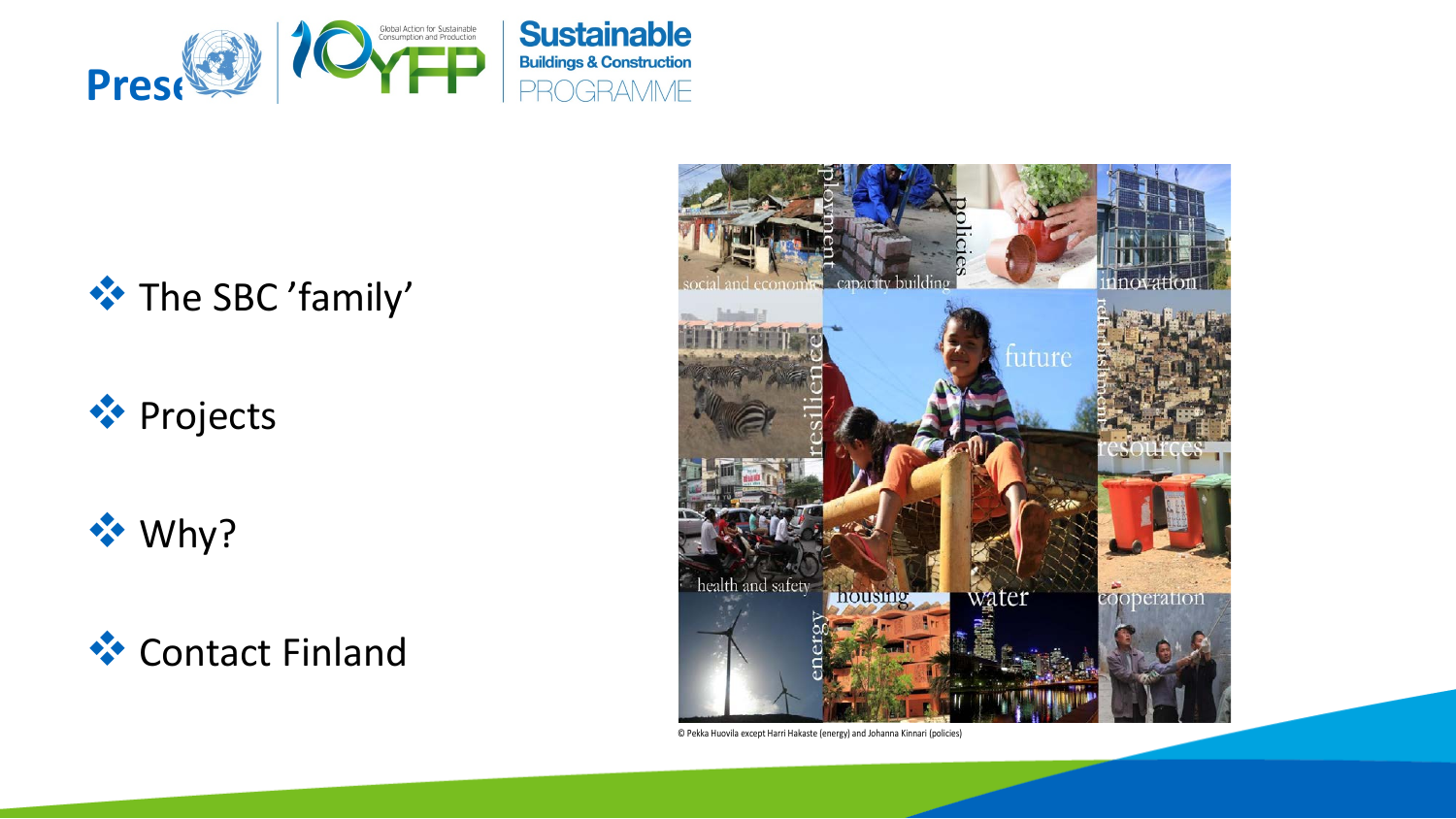

### **Leads**



Ympäristöministeriö Miljöministeriet Ministry of the Environment

**SBC Multi -Stakeholder Advisory Committee (MAC) members**

**Governments** : Argentina, France, Singapore, South Africa

**Co -Leads**



environment

**Business organisations** : Skanska, **WBCSD** 

**Civil Society**: Bioregional UK, Development Alternatives India, RICS, TERI India, WorldGBC, WWF

**Academia** : Energies2050 France/EAMAU, Politecnico Italy

**IGOs**: UN -Habitat, UNOPS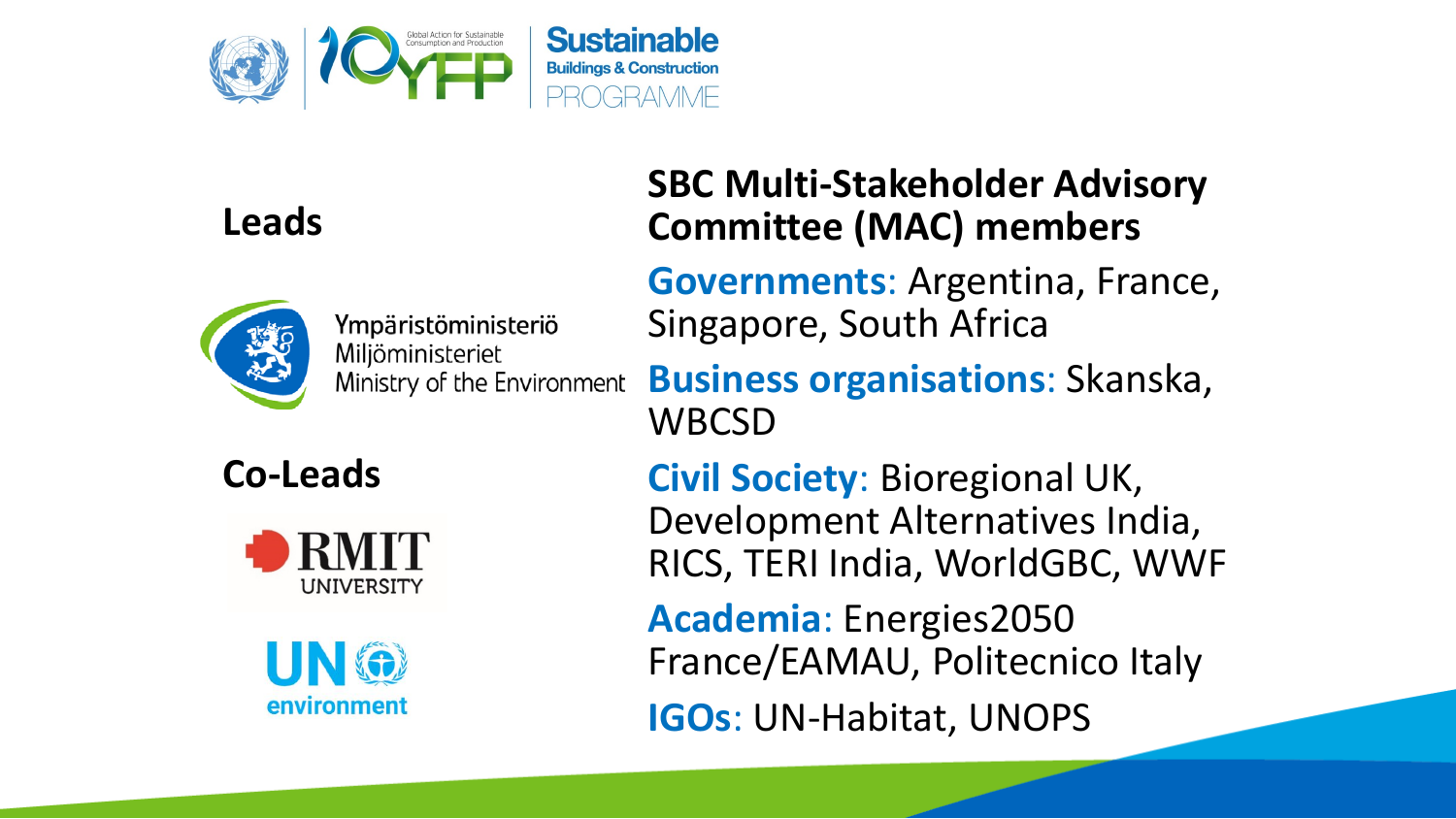

# **Projects**

#### • **Sustainable Construction Policy in the Aburrá Valley, Colombia**

• 10 municipalities creating partnership between the public sector, private sector and civil society in sustainable planning and construction.

#### • **Mainstreaming sustainable social housing in India**

- Piloting sustainability criteria and developing and testing a user-friendly web-based tool.
- **"SHERPA" in Kenya, Burkina Faso and Nepal**
	- Free sustainable housing design tool tested in 14 developing countries
	- Application via [www.sherpa4housing.org](http://www.sherpa4housing.org/)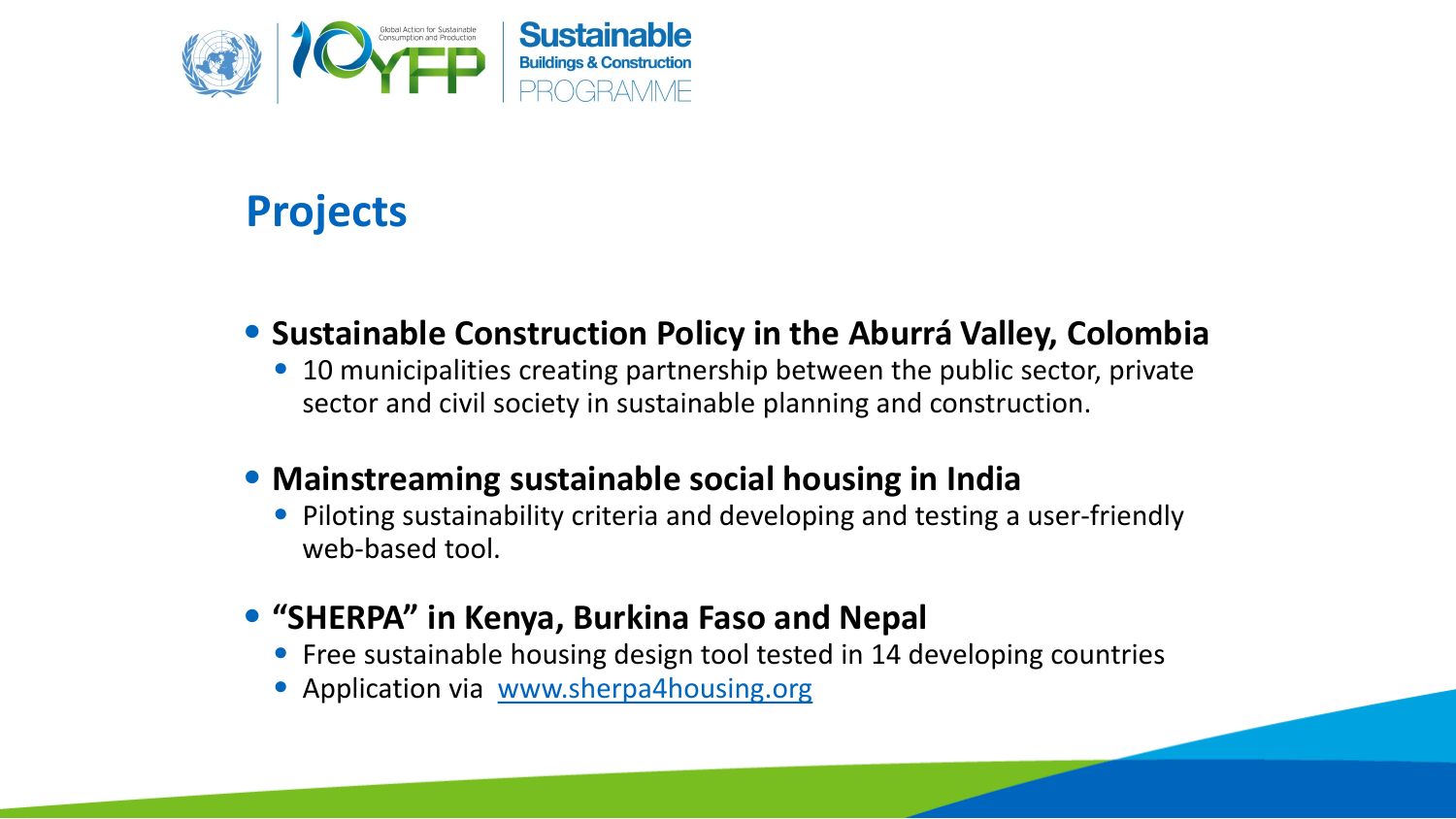

# **Projects in pipeline**

#### • **Ecocity- solutions in Egypt**

- Smart-city solutions adapted to local circumstances.
- **Low-impact concrete building in Columbia, Costa Rica and Panama**
	- Enhancing low-carbon concrete production on Columbia, Costa Rica and Panama.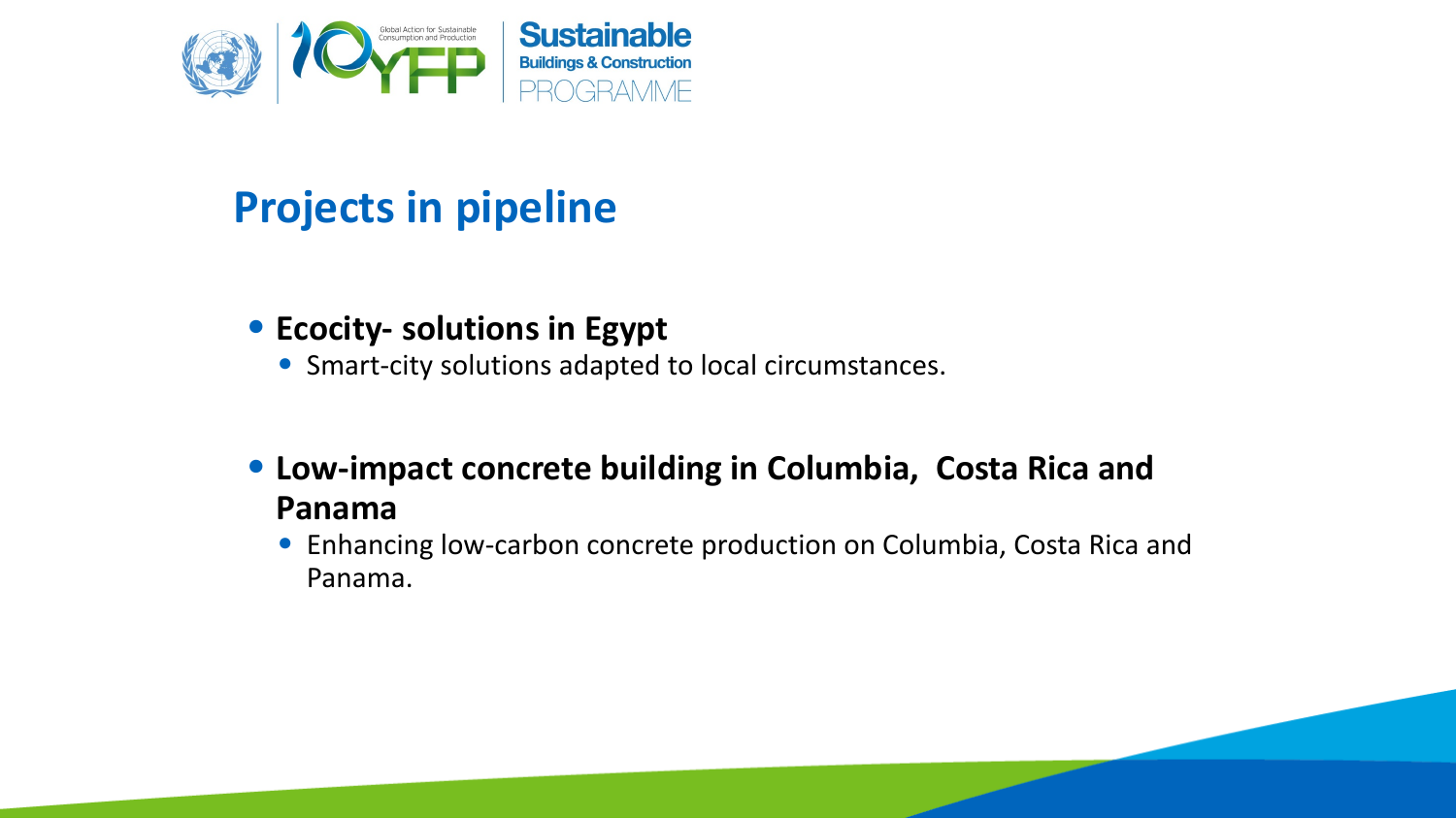## **Further information**

#### **SBC Programme**

<http://www.scpclearinghouse.org/sustainable-buildings-and-construction>

**Pekka Huovila** Coordinator | Finnish GBC +358 40 5460855| [pekka.huovila@figbc.fi](mailto:pekka.huovila@figbc.fi)

#### **Harri Hakaste**

Senior Architect | Ministry of the Environment +358 295 250 074 | [harri.hakaste@ym.fi](mailto:harri.hakaste@ym.fi)